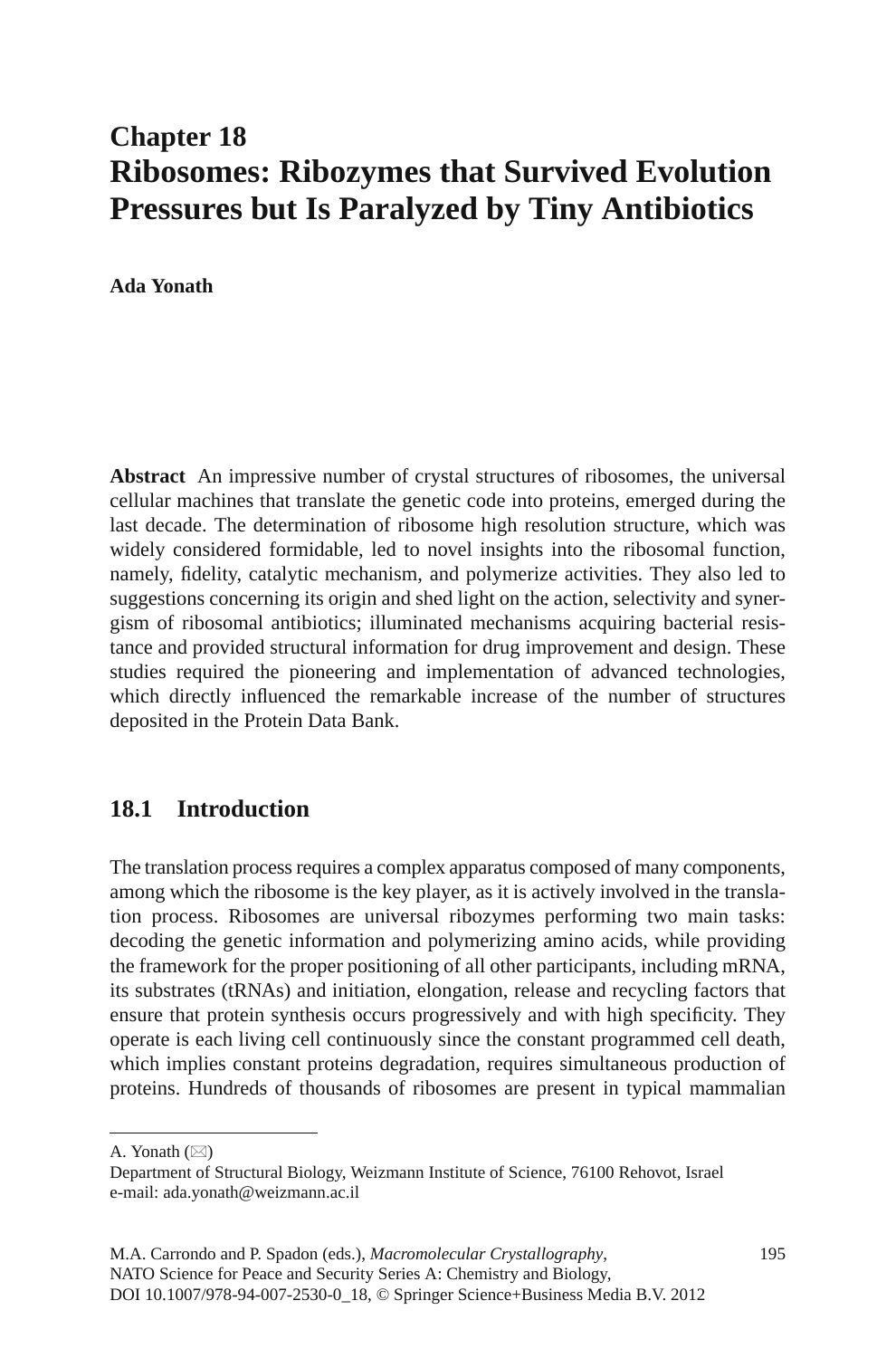

Fig. 18.1 Schematic view of the translation process

cells. Fast replicating cells, e.g. liver cells, may contain a few millions ribosomes. Even bacterial cells may contain to 100,000 ribosomes during their log period. mRNA chains, produced by the transcription of the segments of the DNA that should be translated, carry the genetic information to the ribosomes, and tRNA molecules bring the cognate amino acids to the ribosome (Fig. 18.1 ). The tRNA molecules from all living cells are built of double helical L-shape molecules containing an anticodon loop that matches its three-nucleotide codes on the mRNA on one of their edges,  $\sim$ 70 Å away, their 3' ends are single strands with the universal sequence CCA to which the cognate amino acid is bound by an ester bond. For increasing efficiency, a large number of ribosomes act simultaneously as polymerases synthesizing proteins by one-at-a-time addition of amino acids to a growing peptide chain, while translocating along the mRNA template, producing proteins on a continuous basis in an incredible speed (5–15 new peptide bonds per second, in eukaryotes and prokaryotes, respectively).

 The ribosomes are giant assemblies composed of many different proteins (r-proteins) and long ribosomal RNA (rRNA) chains. The ratio of rRNA to r-proteins  $(-2:1)$  is maintained throughout evolution, except in mitochondrial ribosome (mitoribosome) in which almost half of the bacterial rRNA is replaced by r-proteins. In all organisms ribosomes are built of two subunits, which associate to form functionally active ribosomes. In prokaryotes, the small subunit, denoted as 30S, contains an RNA chain (16S) of ~1,500 nucleotides and ~20 different proteins. The large subunit (50S in prokaryotes) has two RNA chains (23S and 5S RNA) of about 3,000 nucleotides in total, and different <31 proteins. The available three dimensional structures of the bacterial ribosome and their subunits show that in each of the two subunits the ribosomal proteins are entangled within the complex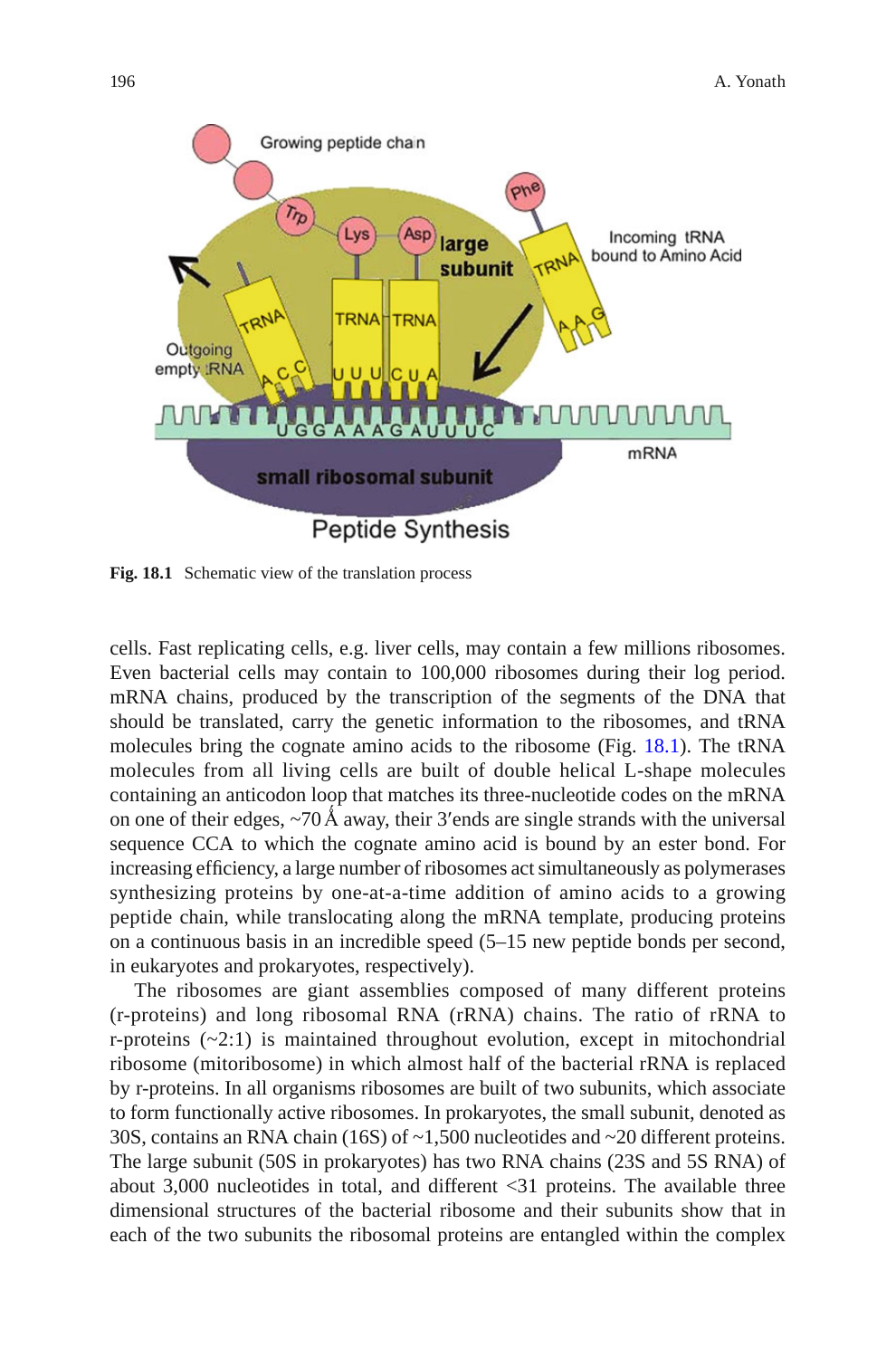<span id="page-2-0"></span>rRNA conformation, thus maintaining a striking dynamic architecture that is ingeniously designed for their functions: precise decoding; substrate mediated peptidebond formation and efficient polymerase activity. The structural bases for ribosomal functions, as obtained by high resolution crystallographic studies are summarized in several recommended recent reviews [34, 46, 58, 73]. Further insights obtained from the combination of the crystallographic results with those emerging from single-molecule techniques (cryogenic electron microscopic and fluorescence resonance energy transfer) are outlined in [ [23 \]](#page-11-0) . Selected topics of ribosome function are discussed below. As so far high resolution structures are available only for prokaryotic ribosomes, the discussion is confined to these ribosomes and to insights evolved from their structures.

## **18.2 Snapshots Along the Birth of the Nascent Chains**

 While the elongation of the nascent chain proceeds, the two subunits perform cooperatively. The tRNA molecules are the non-ribosomal entities combine the two subunits, as each of their three binding sites, A-(aminoacyl), P-(peptidyl), and (exit), (Fig. 18.2 ) resides on both subunits. Their anticodon loops interact with the mRNA on the small subunit, and their acceptor stems with the aminoacylated or peptidylated 3'ends are located on the large subunit.



**Fig. 18.2**  $(Left)$  The two subunits. The approximate positions of the mRNA and three tRNA sites are marked. (*Right*) A slice through the center of the translating ribosome showing the P-site tRNA (*blue*), the nascent chain path and direction are shown as a *red arrow* , and the first chaperone encountering the emerging nascent chain ( *TF* trigger factor) is represented by a *half circle*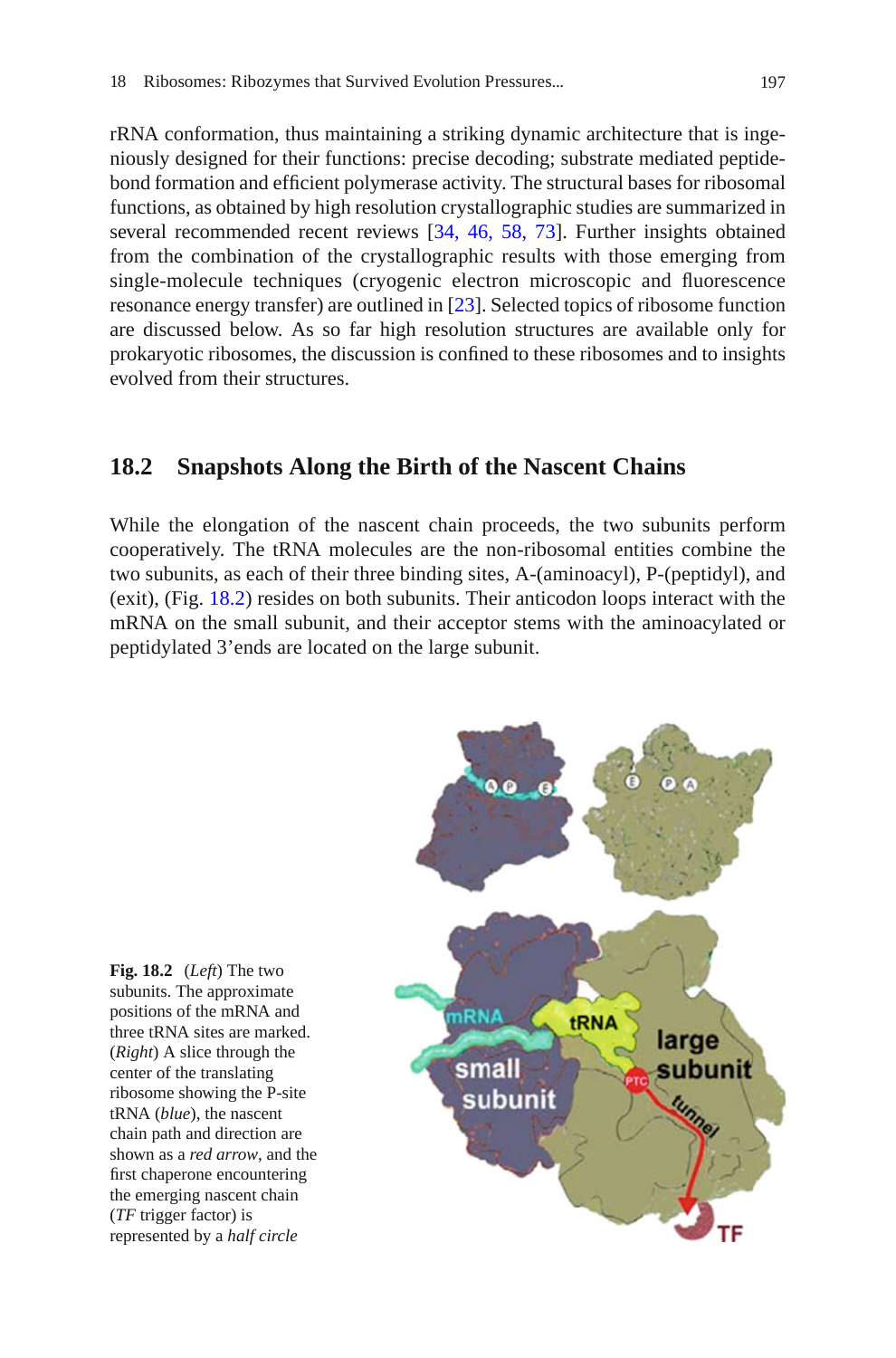The small subunit provides the path along which the mRNA progresses, the decoding center and the mechanism controlling translation fidelity  $[46, 51]$ . Translation initiation is the rate-limiting step of the entire process. It starts by the correct selection and placement of the mRNA reading frame, with the help of the initiation factors, and then proceeds through a tightly regulated steps. Within the initiation complex the initiation codon is decoded in the P-site of the ribosomal subunit, and involves GTP-binding [57].

 The large subunit contains the site for the main ribosomal catalytic function, namely polymerization of the amino acids and provides the dynamic protein exit tunnel  $[13]$ . The structure of its larger subunit revealed that the ribosome is a ribozyme with RNA at the core of its enzymatic activity. Simultaneously with the advancement of the mRNA along the path in the small subunit, peptide bonds are being formed in the large subunit. This inherently dynamic process requires small and large-scale motions of the ribosomal substrates (e.g., the intersubunit rotational movements during tRNA-mRNA translocation), coupled to conformational rearrangements of its components, facilitating the translocation of the tRNA 3'end from A- to P-site, the detachment of the P-site tRNA from the growing polypeptide chain, the passage of the deacylated tRNA molecule to the E-site and its subsequent release. The nascent proteins progress along a dynamic tunnel and emerge from the large subunit (Fig. [18.2](#page-2-0) ) into a shelter formed by ribosome-bound trigger-factor, acting as a chaperone preventing aggregation and misfolding  $[8, 53]$ .

 The current consensus view is consistent with ribosomal positional catalysis assisted by its P-site tRNA substrate (e.g.  $[9, 11]$ ) and not by acid/base mechanism [ [43](#page-12-0) ]. All known structures indicate that the ribosomes provide the suitable stereochemistry for peptide bond formation, the guided path for the A- to P- site translocation and the appropriate geometrical means for substrate mediated catalysis. In all of the so far determined structures the ribosomal catalytic site, called the peptidyl transferase center (PTC), is situated within a highly con-served symmetrical region (Fig. [18.3](#page-4-0)) that connects all ribosomal functional centers involved in amino-acid polymerization, namely the tRNA entrance/exit dynamic stalks, the PTC, the nascent protein exit tunnel, and the bridge connecting the PTC cavity with the vicinity of the decoding center in the small subunit. Hence, it can serve as the central feature for signaling between all the functional regions involved in protein biosynthesis, that are located remotely from each other (up to 200 Å away), but must "talk" to each other during elongation  $[1, 2, 1]$  $[1, 2, 1]$  $[1, 2, 1]$ [9](#page-11-0). As the symmetry relates the backbone fold and nucleotides orientations, but not nucleotide sequence, it emphasizes the superiority of functional requirement over sequence conservation.

 The linkage between the elaborate architecture of the symmetrical region and the position of the A-site tRNA, as observed crystallographically  $[9]$  indicates that the translocation of the tRNA 3' end is performed by a combination of two independent, albeit synchronized motions: a sideways shift, performed as a part of the overall mRNA/tRNA translocation, and a rotatory motion of the A-tRNA 3'end along a path confined and navigated by the PTC walls, of which all nucleotides have been classified as essential by a comprehensive genetic selection analysis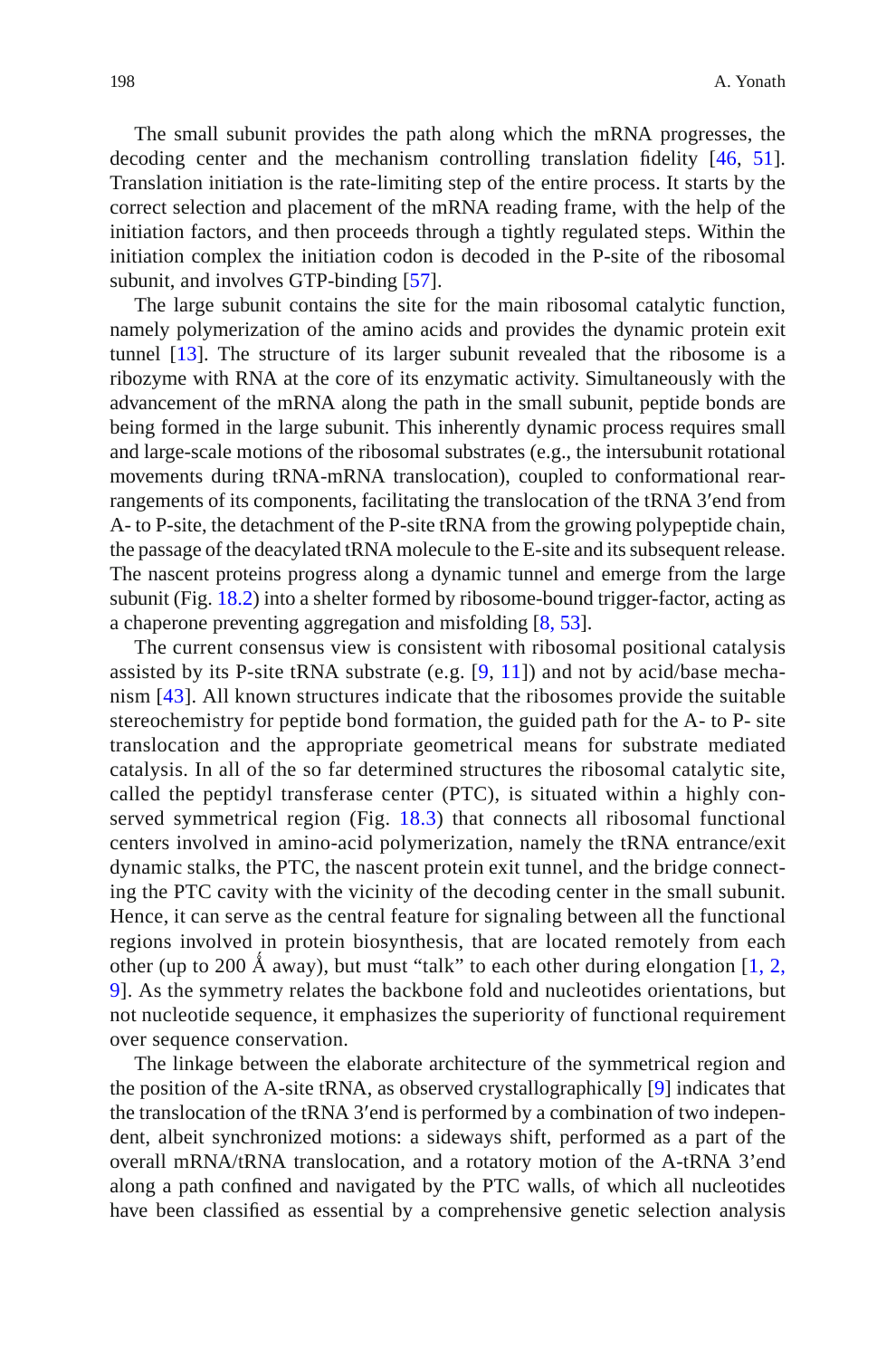<span id="page-4-0"></span>

 [\[ 49](#page-12-0) ] . This motion enables the formation of all interactions that are prerequisite for substrate positioning  $[33, 56, 63]$ , for mediating acceleration  $[64]$ , and for the formation of the transition state (TS) of this reaction  $[24]$ . This stunning architecture allows for the PTC remarkable ability to rearrange itself upon substrate binding, explaining the pace difference between the formation of single peptide bond by minimal substrates and possessive amino acid polymerization and verifying the finding that the peptidyl transfer reaction is modulated by conformational changes at the active site  $[9, 11, 12, 54, 67]$ .

## **18.3 The Proto Ribosome Concept**

 The high level of conservation suggests that the modern ribosome evolved from a simpler entity that can be described as a pro-ribosome, by gene fusion or gene duplication. In particular, the preservation of the three-dimensional structure of the two halves of the ribosomal frame regardless of the sequence demonstrates the rigorous requirements of accurate substrate positioning in stereochemistry supporting peptide bond formation. This, as well as the universality of the symmetrical region led to the assumption that the ancient ribosome contained a pocket confined by two self folded RNA chains, which associated to form a pocket like dimer (Fig. [18.4 \)](#page-5-0).

 As RNA chains can act as gene-like molecules coding for their own reproduction, it is conceivable that the surviving pockets became the templates for the ancient ribosomes. In later stage these primitive RNA genes underwent initial optimization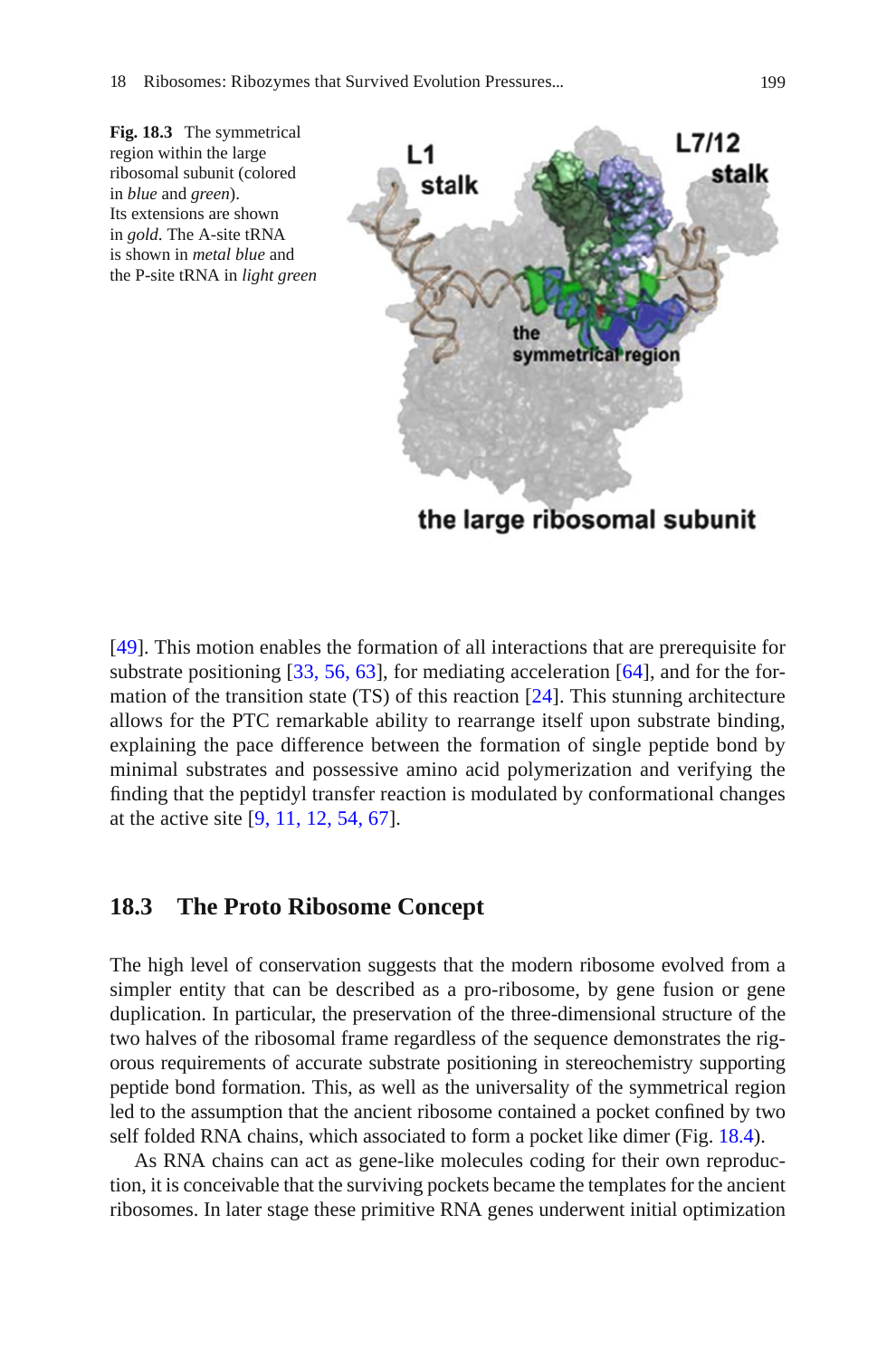<span id="page-5-0"></span>

 **Fig. 18.4** Shows how the proto ribosome could have evolved. The symmetrical region is highlighted within the contemporary ribosome. A view showing its pocket-like nature is shown on *bottom right*

to produce a more defined, relatively stable pocket, and when a clear distinction was made between the amino acid and the growing peptidyl sites, each of the two halves was further optimized for its task so that their sequences evolved differently. In parallel, the substrates of the ancient ribosomes, which were initially activated amino acids (presumably by binding to single or oligo nucleotides), evolved to allow accurate binding. Later, for increasing specificity, these short RNA segments were extended to larger structures by their fusion with RNA stable features, to form the ancient tRNA. Later, RNA chains capable of storing, selecting and transferring instructions for producing useful proteins became available. Subsequently, the decoding process was combined with peptide bond formation. Then single molecules evolved, capable of not only carrying the amino acids while bound to them, but also translating the genomic instructions, by adding a feature similar to the modern anticodon arm to the ancient tRNA structure  $[10, 21]$  $[10, 21]$  $[10, 21]$ . Importantly, the notion that the ribosome evolved around an ancient core is also supported by computa-tional and biochemical studies [15, [31](#page-12-0)].

 In short: analysis of substrate binding modes to unbound ribosomal subunits and to functionally active ribosomes illuminated the significance of the PTC mobility and supported the hypothesis that the ancient ribosome could have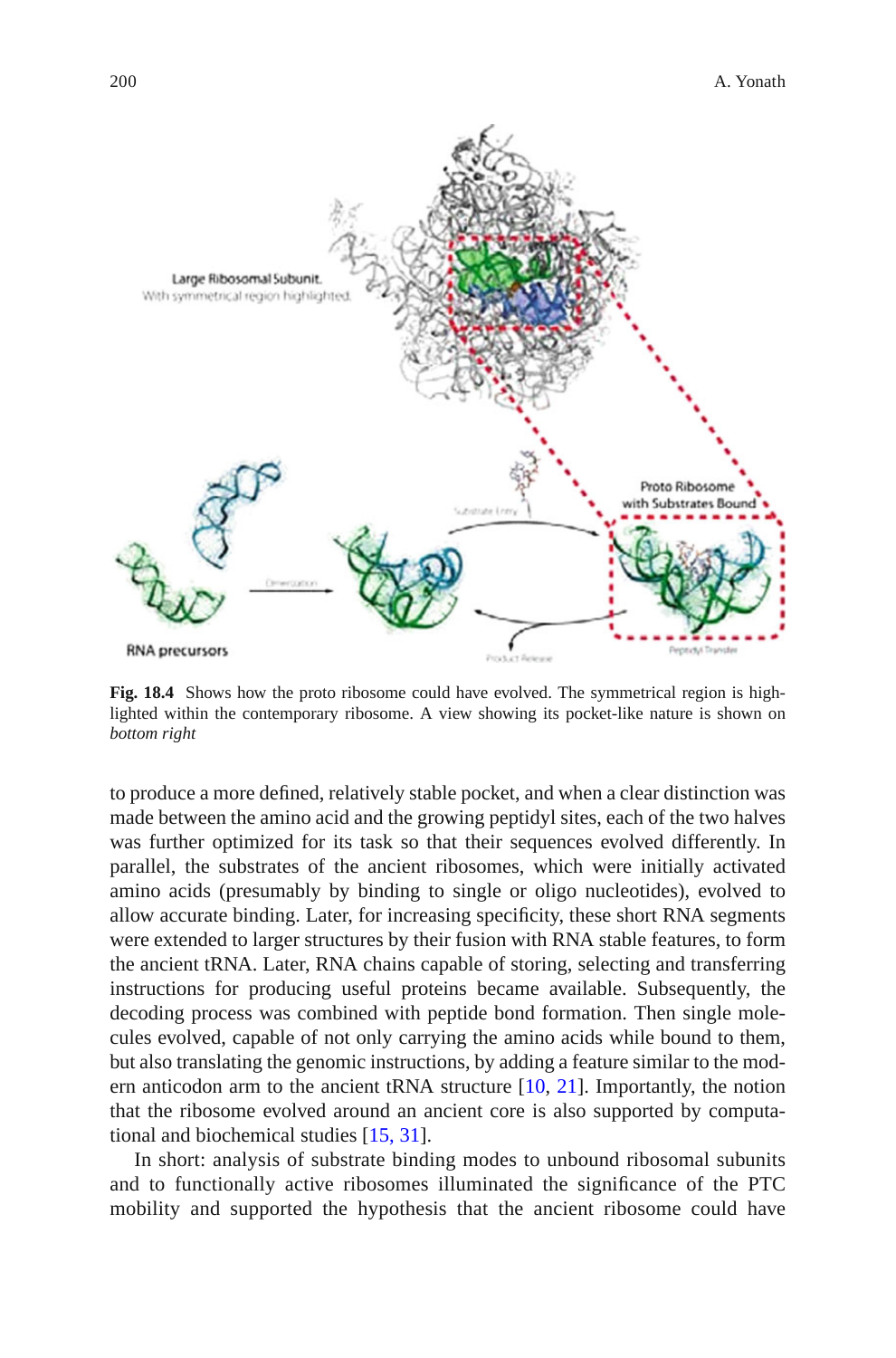evolved from an RNA molecular machine that was functionally active in the RNA world era, which produced single peptides bonds and non-coded chains. Genetic control of the reaction seems to evolve after polypeptides capable of enzymatic function were created, and a stable RNA primitive carrier fold was converted into tRNA molecules.

#### **18.4 Structures for Improving Antibiotics**

 The intensive research on ribosomes has practical aspects; one of them has clinical relevance since many antibiotics target the ribosome. The increasing incidence of antibiotic resistance and toxicity creates serious problems in modern medicine; combating resistance to antibiotics has been a major concern in recent years. Useful antibiotics that target ribosomes inhibit cell growth by selectively paralyzing the ribosome's activity in pathogens (always eubacteria) and not the eukaryotes. They act by diverse mechanism, all based on a common strategy: coinciding with functionally critical centers of the ribosome Examples are causing miscoding, minimizing essential mobility, interfering with substrate binding at the decoding center and at the PTC, or blocking the protein exit tunnel (Suggested reviews and recent work are: [3–5, 16–20, [32, 37–39, 45,](#page-12-0) [53, 55, 59, 61, 68, 69](#page-13-0)]).

 By its nature, X-ray crystallography should be the choice method for investigating ribosome-antibiotics interactions. However, since X-ray crystallography requires diffracting crystals, and since so far no ribosomes from pathogenic bacteria could be crystallized, currently the crystallographic studies are confined to the currently available crystals of suitable pathogen models. Currently available are high-resolution structures of complexes of antibiotics with ribosomal particles from the eubacteria *E. coli, Thermus thermophilus* and *Deinococcus radiodurans* , all suitable to serve as a pathogen model. Also available are complexes obtained from antibiotics bound to ribosomes from the Dead Sea archaeon *Haloarcula marismortui* that resembles eukaryotes in respect to antibiotics binding site, hence requiring enormously high antibiotics concentrations for obtaining these complexes. Comparisons between the two types of complexes proved indispensable for increasing our understanding on antibiotics action (Fig. [18.5](#page-7-0) ).

 A major issue concerning the clinical usefulness of ribosomal antibiotics is their selectivity, namely their capabilities in the discrimination between the ribosomes of the eubacterial pathogens and those of eukaryotes. Although prokaryotic and eukaryotic ribosomes differ in size (~2.4 and 4 Mega Dalton, respectively), their functional regions, which are the targets for the antibiotics, are highly conserved. Therefore the imperative distinction between eubacterial pathogens and mammals, the key for antibiotics usefulness, is achieved generally, albeit not exclusively, by subtle structural difference within the antibiotics binding pockets of the prokaryotic and eukaryotic ribosomes. In fact, even among the pathogens, there are examples for species selectivity that determines the susceptibility and the fitness cost of the ketolides (e.g. [44]). Selectivity (and resistance) can also be obtained by exploiting induced fit mechanisms based on network of remote interactions by utilizing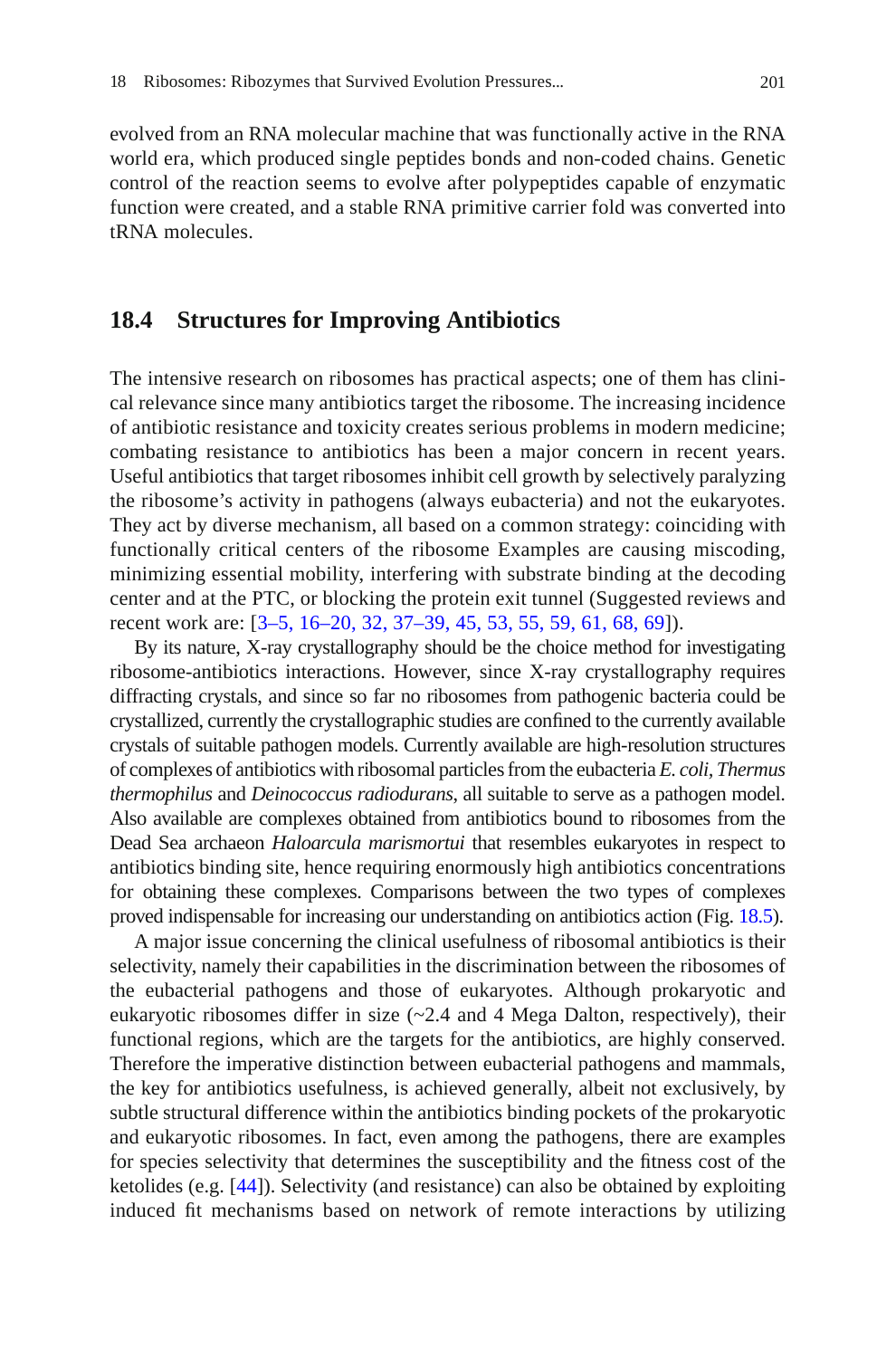<span id="page-7-0"></span>

nucleotides that are less conserved, as they do not directly involved in the ribosome functions  $[19, 20]$ . Another intriguing issue relates to the contributions of two ribosomal proteins, namely L4 and L22. These proteins line a small part of the exit tunnel at its constriction, and do not interact directly with most of the members of the macrolides family, yet their mutations acquire resistance to them  $[14, 22, 42, 72]$  $[14, 22, 42, 72]$  $[14, 22, 42, 72]$ , presumably by perturbing the rRNA structure at the tunnel walls  $[26, 35]$ .

 Current attempts to overcome antibiotics resistance and increase their selectivity are being made (e.g.  $[18, 66]$  $[18, 66]$  $[18, 66]$ ). These include developments of synergetic antibiotics, such as the recent potent antibiotic drug, synercid  $[29, 69]$  $[29, 69]$  $[29, 69]$  and reviving "forgotten" antibiotics families, such as the lankacidins  $[5]$ . Other strategies are based on insertions of additional moieties that should bind to the ribosome and compensate for the lost interactions in the resistant strains. In parallel, comprehending the factors allowing for selectivity should provide powerful tools to understand many of the mechanisms exploited for acquiring resistance. Thus, the lessons learned from ribosome crystallography for combating resistance of antibiotics targeting the ribosome paved new paths for antibiotics improvement.

## **18.5 Historical Comments**

 Owing to the huge size and the complexity of the ribosome, it was widely assumed that ribosomes cannot be crystallized. Twenty years passed from the first indications for potential high resolution by examining the initial microcrystals that diffracted to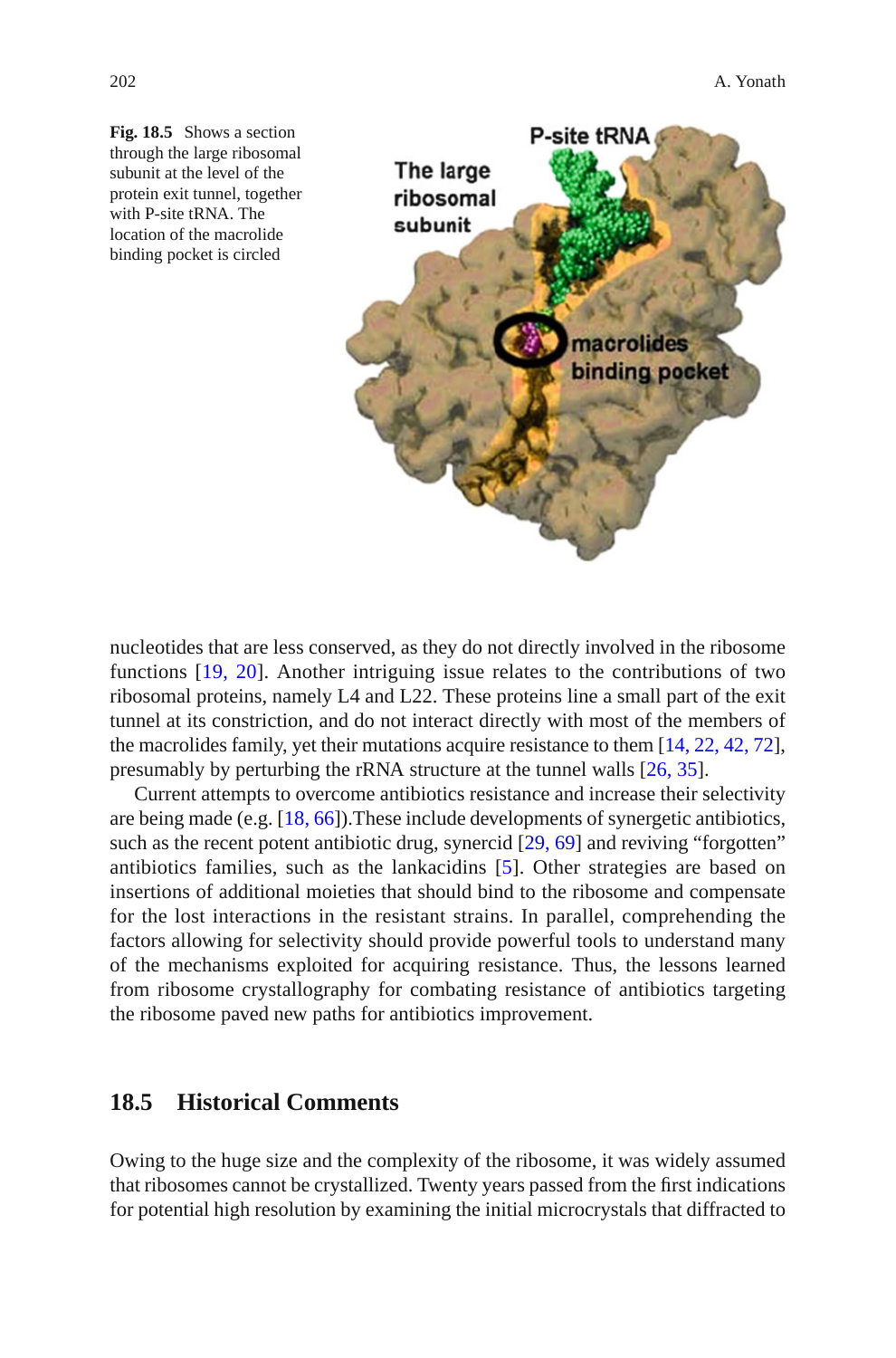

**Fig. 18.6** Shows the progress in crystallization. On the *left*, the microcrystals are shown in an insert *(top left)*, and a positively stains section of these micro crystals as seen by EM

relatively high resolution, namely  $3.5 \text{ Å}$  [71] to the first 3D structures. The shift from poorly diffracting microcrystals to high-resolution structures was achieved gradually, based on the assumptions that the higher the conformational homogeneity the better the crystals, and that the preferred conformation is that of functionally active ribosomes. Assuming that the ribosomes of bacteria that grow under robust conditions are less sensitive to external conditions, we focused on such sources, and, indeed, the first three dimensional microcrystals were obtained (Fig.  $18.6$ ) from the large ribosomal subunits from *Bacillus stearothermophilus* [ [71 \]](#page-13-0) , a source considered to be an extremophile at the beginning of the eighties. Extensive systematic explorations for suitable bacterial sources indicated that the key for obtaining crystals suitable for crystallographic studies is to use ribosomes from relatively robust bacteria, such as *H. marismortui, T. thermophilus* and *D. radiodurans* [25]. A parallel strategy is to crystallize complexes of ribosomes with substrates, inhibitors and/or factors that can trap them at preferred orientations. Among such complexes are the initial crystals of the whole ribosome from *T. thermophilus* with mRNA and tRNA molecules [27]. Efforts aimed at crystals improvement included a thorough examination of the influence of the relative concentrations of mono- and di-valent ions  $[62]$  and constant refinements of bacterial growth pathways  $[6]$ . Remarkably, flexible functional regions could be traced in maps obtained from crystals grown under conditions mimicking their physiological environment [28], whereas in crystals obtained under far from physiological environment these regions are highly disordered [7].

 While developing crystallographic procedures, we obtained a starting model by electron microscopy, using three-dimensional image reconstruction from two dimen-sional sheets (Fig. [18.7](#page-9-0)). These studies revealed that nascent proteins progress zcated protection of nascent chains by the ribosome [36, 48]. However, the common notion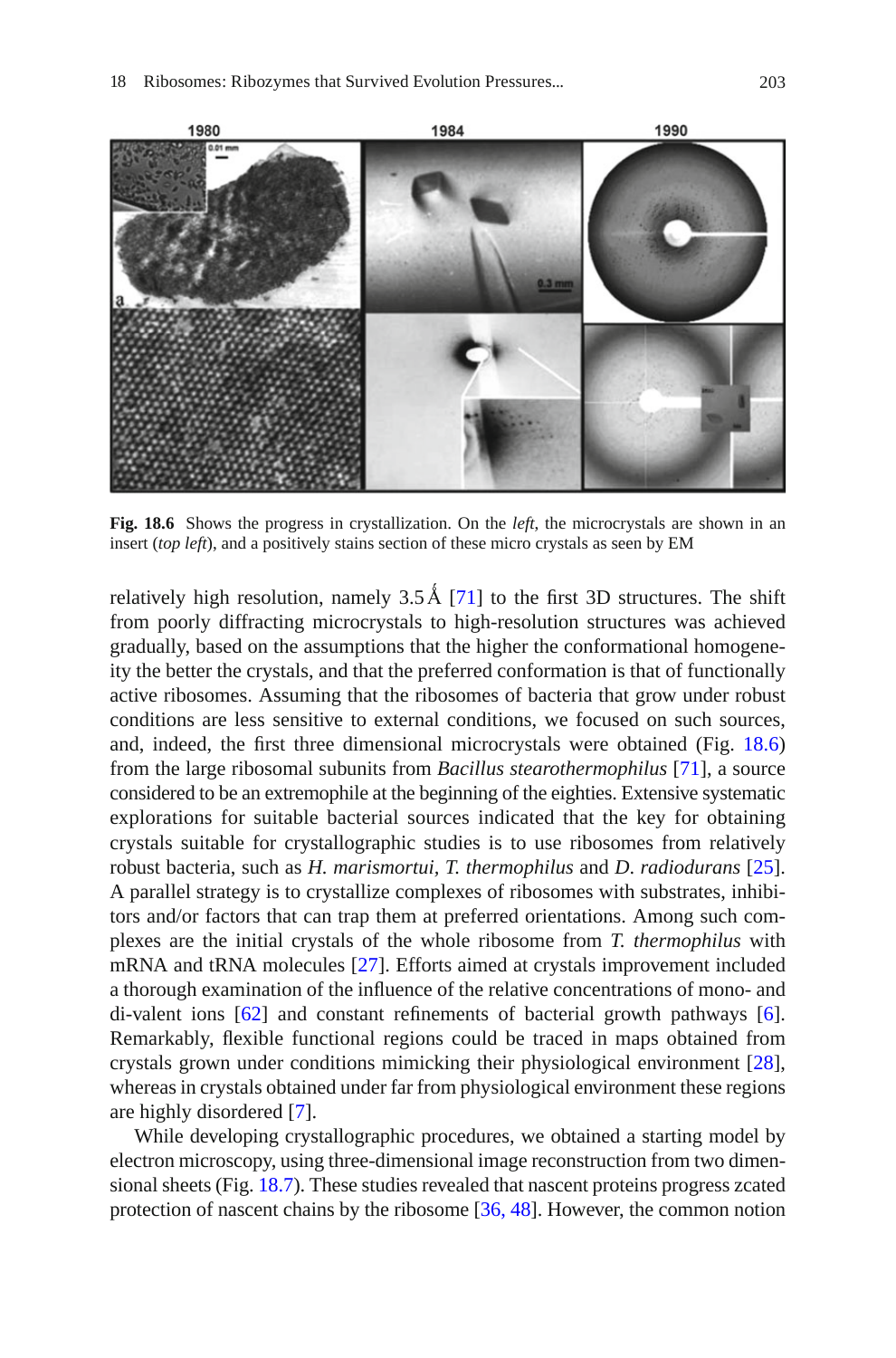<span id="page-9-0"></span>

**Fig. 18.7** A section through the large subunit (*top left*) and the protein exit tunnel, in which polyalanine is docked. *C* denotes a crevices where initial folding can take place and *M* is the location of the macrolides binding pocket. The initial three dimensional reconstructions (from 2D sheets) are shown in the *bottom-left* inset

that nascent proteins progress on the ribosome surface until its maturation, raised doubts in the existence of the tunnel  $[41, 47]$ , even after its visualization.

 Alongside the improvement of the quality of the micro- or poorly diffracting crystals, our studies required the development of innovative methodologies. Among these is the pioneering of bio-crystallography at cryogenic temperatures, which was introduced because of the extreme radiation sensitivity of the ribosomal crystals [30] and became almost instantaneously the routine method all over the world, thus enabling structure determination from crystals considered not useful previously. Also, we introduced an unconventional use of multi-heavy atom clusters [60] (Fig. [18.8](#page-10-0)).

 One of them, the heteropolytungstate (NH4)6P2W18O62 was found to play a dual role in the determination of the structure of structure of the small ribosomal subunit from *T. thermophilus*. Thus, in addition to significant phasing power and anomalous signal, post crystallization treatment with minute amount of one of this cluster increased dramatically the resolution of the X-ray diffraction from the initial low resolution (7–9Å) to  $\sim$ 3Å [25, [50](#page-13-0)] presumably by minimizing the internal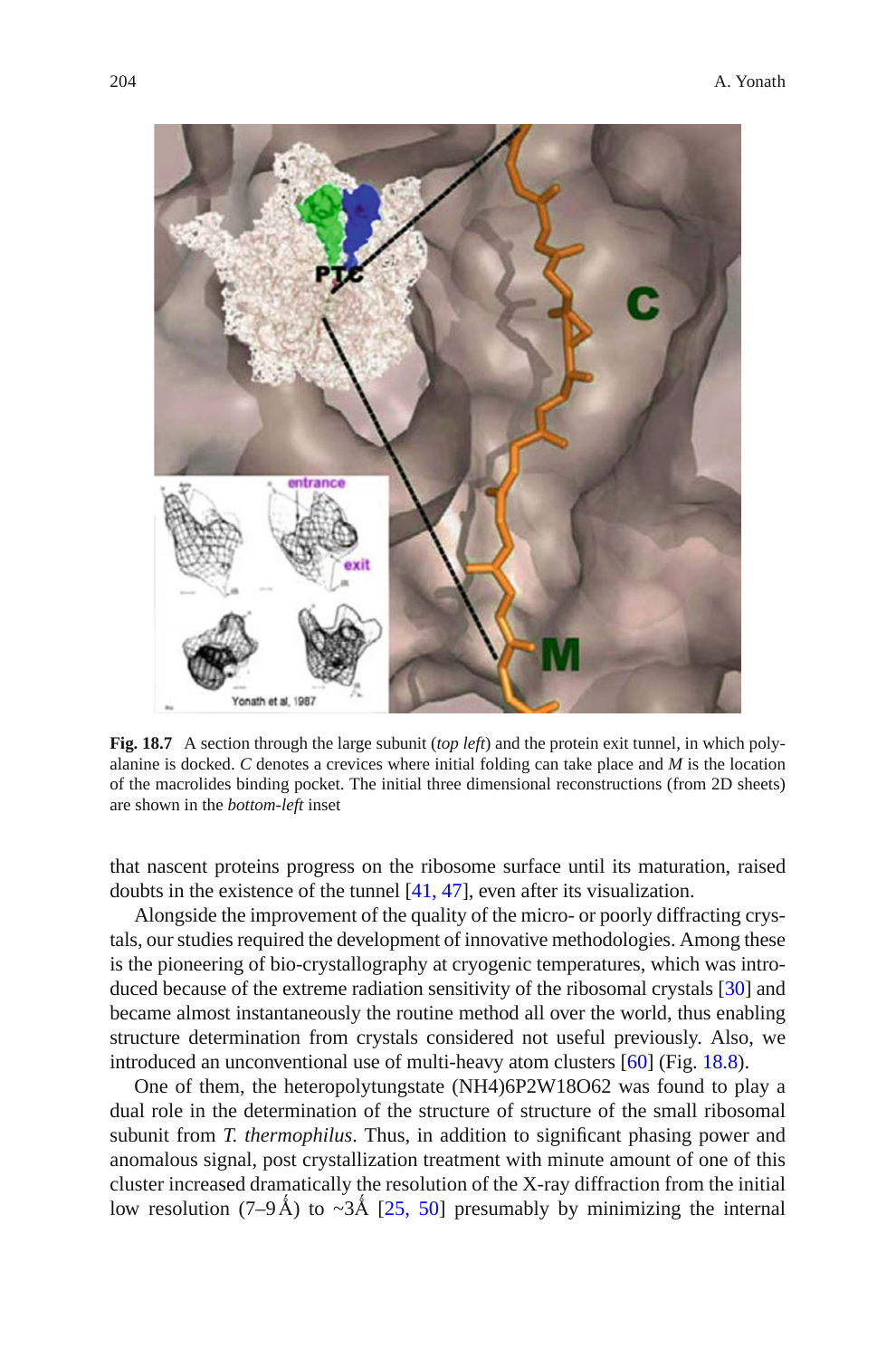<span id="page-10-0"></span>

 **Fig. 18.8** PDB depositions by the year

flexibility involved naturally in mRNA binding to the ribosome and its progression through the ribosome.

# **18.6 Conclusions**

 By providing molecular snapshots of various intermediates in ribosome-mediated translation in atomic detail, the high resolution structures have revolutionized our understanding of the mechanism of protein synthesis. Despite this impressive progress, countless new questions arose. Many of which concern structural dynamics and intricate localized rearrangements, with answers that may emerge by combination of approaches like X-ray crystallography, cryo EM, FRET and biochemistry. An striking advance in this direction is the recent ability to follow translation by single ribosomes, one codon at a time) using mRNA hairpins tethered by the ends to optical tweezers  $[65]$ .

 **Acknowledgments** Support was provided by the US National Inst. of Health (GM34360), and the Kimmelman Center for Macromolecular Assemblies. AY holds the Martin and Helen Kimmel Professorial Chair.

## **References**

 1. Agmon I, Bashan A, Zarivach R, Yonath A (2005) Symmetry at the active site of the ribosome: structural and functional implications. Biol Chem 386:833–844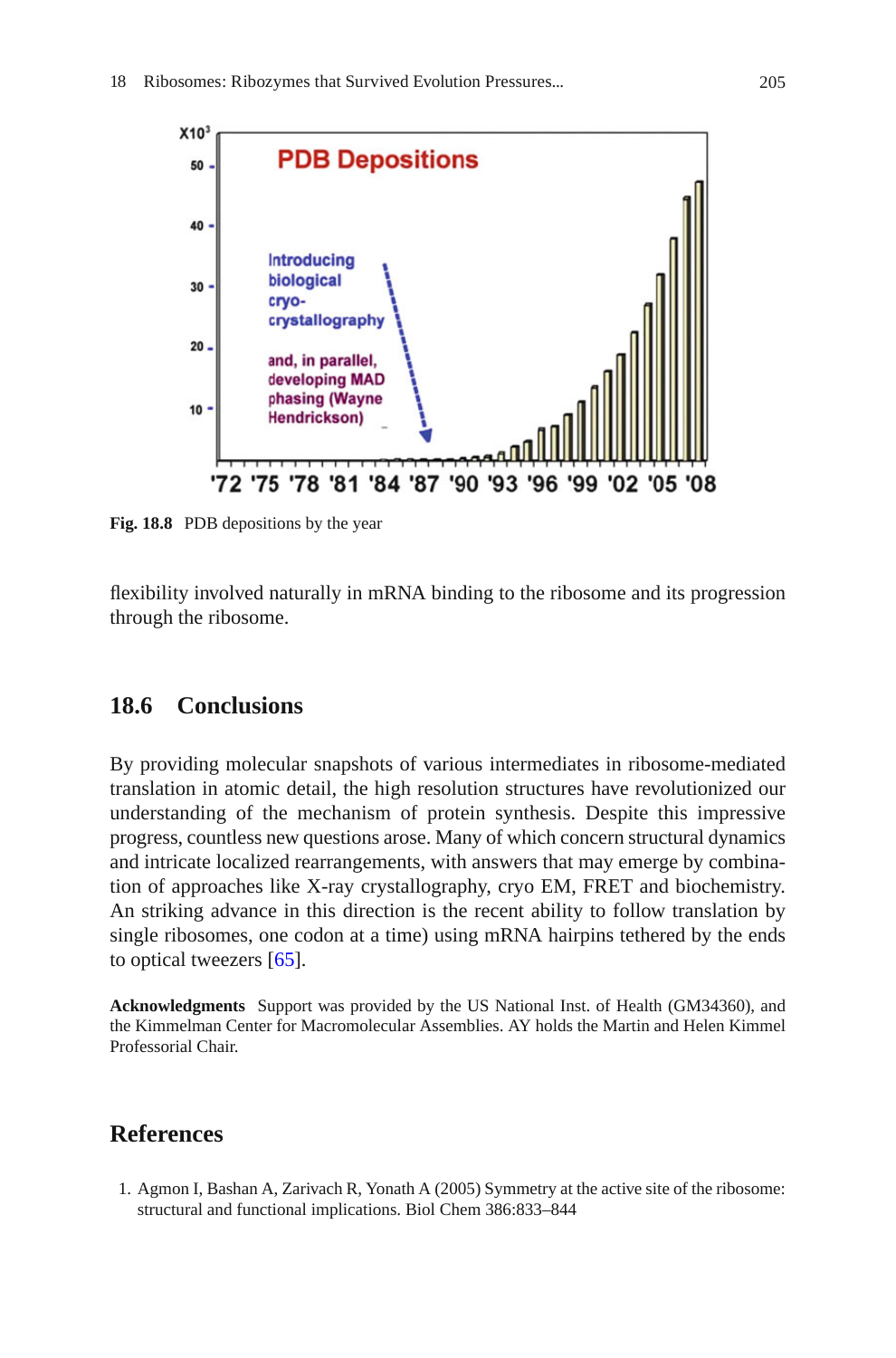- <span id="page-11-0"></span> 2. Agmon I, Bashan A, Yonath A (2006) On ribosome conservation and evolution. Isr J Ecol Evol 52:359–379
- 3. Auerbach T, Bashan A, Yonath A (2004) Ribosomal antibiotics: structural basis for resistance, synergism and selectivity. Trends Biotechnol 22:570–576
- 4. Auerbach T, Mermershtain I, Bashan A, Davidovich C, Rozenberg H, Sherman DH, Yonath A (2009) Structural basis for the antibacterial activity of the 12-membered-ring mono-sugar macrolide methymycin. Biotechnology 84:24–35
- 5. Auerbach T, Mermershtain I, Davidovich C, Bashan A, Belousoff M et al (2010) The structure of ribosome-lankacidin complex reveals ribosomal sites for synergistic antibiotics. Proc Natl Acad Sci USA 107:1983–1988
- 6. Auerbach-Nevo T, Zarivach R, Peretz M, Yonath A (2005) Reproducible growth of well diffracting ribosomal crystals. Acta Crystallogr D Biol Crystallogr 61:713–719
- 7. Ban N, Nissen P, Hansen J, Moore PB, Steitz TA (2000) The complete atomic structure of the large ribosomal subunit at 2.4 Å resolution. Science 289:905–920
- 8. Baram D, Pyetan E, Sittner A, Auerbach-Nevo T, Bashan A, Yonath A (2005) Structure of trigger factor binding domain in biologically homologous complex with eubacterial ribosome reveals its chaperone action. Proc Natl Acad Sci USA 102:12017–12022
- 9. Bashan A, Agmon I, Zarivach R, Schluenzen F, Harms J, Berisio R, Bartels H, Franceschi F et al (2003) Structural basis of the ribosomal machinery for peptide bond formation, translocation, and nascent chain progression. Mol Cell 11:91–102
- 10. Belousoff MJ, Davidovich C, Zimmerman E, Caspi Y, Wekselman I et al (2010) Ancient machinery embedded in the contemporary ribosome. Biochem Soc Trans 38:422–427
- 11. Beringer M, Rodnina MV (2007) The ribosomal peptidyl transferase. Mol Cell 26:311–321
- 12. Beringer M, Bruell C, Xiong L, Pfister P, Bieling P, Katunin VI, Mankin AS, Bottger EC, Rodnina MV (2005) Essential mechanisms in the catalysis of peptide bond formation on the ribosome. J Biol Chem 280:36065–36072
- 13. Berisio R, Schluenzen F, Harms J, Bashan A, Auerbach T, Baram D, Yonath A (2003) Structural insight into the role of the ribosomal tunnel in cellular regulation. Nat Struct Biol 10:366–370
- 14. Berisio R, Corti N, Pfister P, Yonath A, Bottger EC (2006) 23S rRNA 2058A-<G alteration mediates ketolide resistance in combination with deletion in L22. Antimicrob Agents Chemother 50:3816–3823
- 15. Bokov K, Steinberg SV (2009) A hierarchical model for evolution of 23S ribosomal RNA. Nature 457:977–980
- 16. Bommakanti AS, Lindahl L, Zengel JM (2008) Mutation from guanine to adenine in 25S rRNA at the position equivalent to E. coli A2058 does not confer erythromycin sensitivity in Sacchromyces cerevisae. RNA 14:460–464
- 17. Bottger EC (2006) The ribosome as a drug target. Trends Biotechnol 24:145–147
- 18. Bottger EC (2007) Antimicrobial agents targeting the ribosome: the issue of selectivity and toxicity – lessons to be learned. Cell Mol Life Sci 64:791–795
- 19. Davidovich C, Bashan A, Auerbach-Nevo T, Yaggie RD, Gontarek RR, Yonath A (2007) Induced-fi t tightens pleuromutilins binding to ribosomes and remote interactions enable their selectivity. Proc Natl Acad Sci USA 104:4291–4296
- 20. Davidovich C, Bashan A, Yonath A (2008) Structural basis for cross-resistance to ribosomal PTC antibiotics. Proc Natl Acad Sci USA 105:20665–20670
- 21. Davidovich C, Belousoff MJ, Bashan A, Yonath A (2010) Ancient machinery embedded in the contemporary ribosome. Res Microbiol 18:18–25
- 22. Davydova N, Streltsov V, Wilce M, Liljas A, Garber M (2002) L22 ribosomal protein and effect of its mutation on ribosome resistance to erythromycin. J Mol Biol 322:635–644
- 23. Frank J, Gonzalez RL Jr (2010) Structure and dynamics of a processive Brownian motor: the translating ribosome. Annu Rev Biochem 79:381–412
- 24. Gindulyte A, Bashan A, Agmon I, Massa L, Yonath A, Karle J (2006) The transition state for formation of the peptide bond in the ribosome. Proc Natl Acad Sci USA 103:13327–13332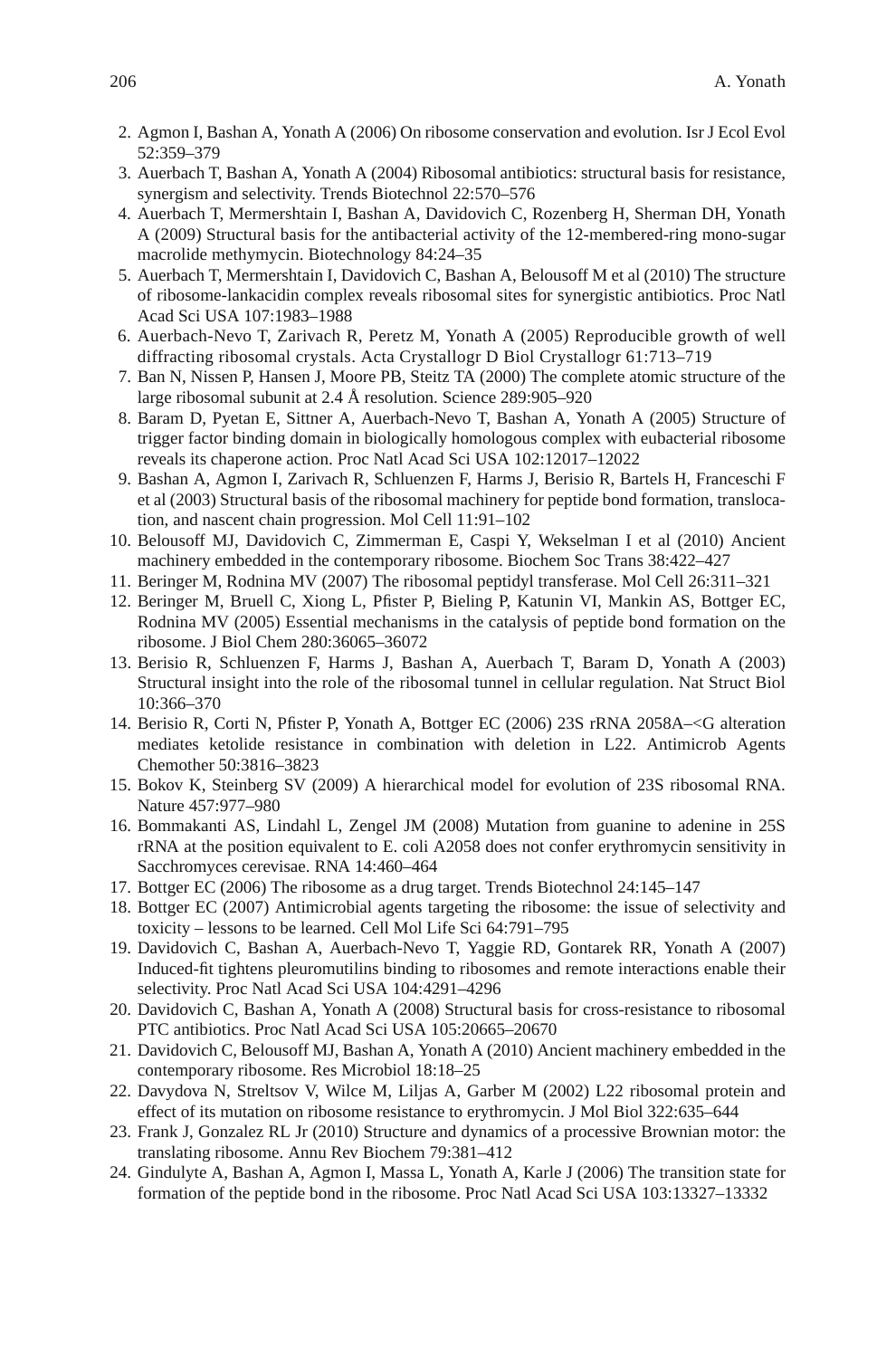- <span id="page-12-0"></span> 25. Gluehmann M, Zarivach R, Bashan A, Harms J, Schluenzen F et al (2001) Ribosomal crystallography: from poorly diffracting microcrystals to high-resolution structures. Methods 25:292–302
- 26. Gregory ST, Dahlberg AE (1999) Erythromycin resistance mutations in ribosomal proteins L22 and L4 perturb the higher order structure of 23S ribosomal RNA. J Mol Biol 289:827–834
- 27. Hansen HA, Volkmann N, Piefke J, Glotz C, Weinstein S, Makowski I, Meyer S, Wittmann HG, Yonath A (1990) Crystals of complexes mimicking protein biosynthesis are suitable for crystallographic studies. Biochim Biophys Acta 1050:1–7
- 28. Harms J, Schluenzen F, Zarivach R, Bashan A, Gat S, Agmon I, Bartels H, Franceschi F, Yonath A (2001) High resolution structure of the large ribosomal subunit from a mesophilic eubacterium. Cell 107:679–688
- 29. Harms J, Schluenzen F, Fucini P, Bartels H, Yonath A (2004) Alterations at the peptidyl transferase center of the ribosome induced by the synergistic action of the streptogramins dalfopristin and quinupristin. BMC Biol 2:1–10
- 30. Hope H, Frolow F, von Bohlen K, Makowski I, Kratky C (1989) Cryocrystallography of ribosomal particles. Acta Crystallogr B 45:190–199
- 31. Hsiao C, Mohan S, Kalahar BK, Williams LD (2009) Mol Biol Evol 23:23
- 32. Ippolito JA, Kanyo ZF, Wang D, Franceschi FJ, Moore PB, Steitz TA, Duffy EM (2008) Crystal structure of the oxazolidinone antibiotic linezolid bound to the 50S ribosomal subunit. J Med Chem 51:3353–3356
- 33. Korostelev A, Trakhanov S, Laurberg M, Noller HF (2006) Crystal structure of a 70S ribosometRNA complex reveals functional interactions and rearrangements. Cell 126:1065–1077
- 34. Korostelev A, Ermolenko DN, Noller HF (2008) Structural dynamics of the ribosome. Curr Opin Chem Biol 12:674–683
- 35. Lawrence M, Lindahl L, Zengel JM (2008) Effects on translation pausing of alterations in protein and RNA components of the ribosome exit tunnel. J Bacteriol 190:5862–5869
- 36. Malkin LI, Rich A (1967) Partial resistance of nascent polypeptide chains to proteolytic digestion due to ribosomal shielding. J Mol Biol 26:329–346
- 37. Mankin AS (2001) Ribosomal antibiotics. Mol Biologia 35:509–520
- 38. Mankin AS (2006) Nascent peptide in the "birth canal" of the ribosome. Trends Biochem Sci 31:11–13
- 39. Mankin AS (2008) Macrolide myths. Curr Opin Microbiol 11:414–421
- 40. Milligan RA, Unwin PN (1986) Location of exit channel for nascent protein in 80S ribosome. Nature 319:693–695
- 41. Moore PB (1988) The ribosome returns. Nature 331:223–227
- 42. Moore SD, Sauer RT (2008) Revisiting the mechanism of macrolide-antibiotic resistance mediated by ribosomal protein L22. Proc Natl Acad Sci USA 105:18261–18266
- 43. Nissen P, Hansen J, Ban N, Moore PB, Steitz TA (2000) The structural basis of ribosome activity in peptide bond synthesis. Science 289:920–930
- 44. Pfister P, Corti N, Hobbie S, Bruell C, Zarivach R, Yonath A, Bottger EC (2005) 23S rRNA base pair 2057-2611 determines ketolide susceptibility and fitness cost of the macrolide resistance mutation 2058A–<G. Proc Natl Acad Sci USA 102:5180–5185
- 45. Poehlsgaard J, Douthwaite S (2005) The bacterial ribosome as a target for antibiotics. Nat Rev Microbiol 3:870–881
- 46. Ramakrishnan V (2008) What we have learned from ribosome structures. Biochem Soc Trans 36(Pt4):567–574
- 47. Ryabova LA, Selivanova OM, Baranov VI, Vasiliev VD, Spirin AS (1988) Does the channel for nascent peptide exist inside the ribosome? Immune electron microscopy study. FEBS Lett 226:255–260
- 48. Sabatini DD, Blobel G (1970) Controlled proteolysis of nascent polypeptides in rat liver cell fractions: II. Location of the polypeptides in rough microsomes. J Cell Biol 45:146–157
- 49. Sato NS, Hirabayashi N, Agmon I, Yonath A, Suzuki T (2006) Comprehensive genetic selection revealed essential bases in the peptidyl-transferase center. Proc Natl Acad Sci USA 103:15386–15391